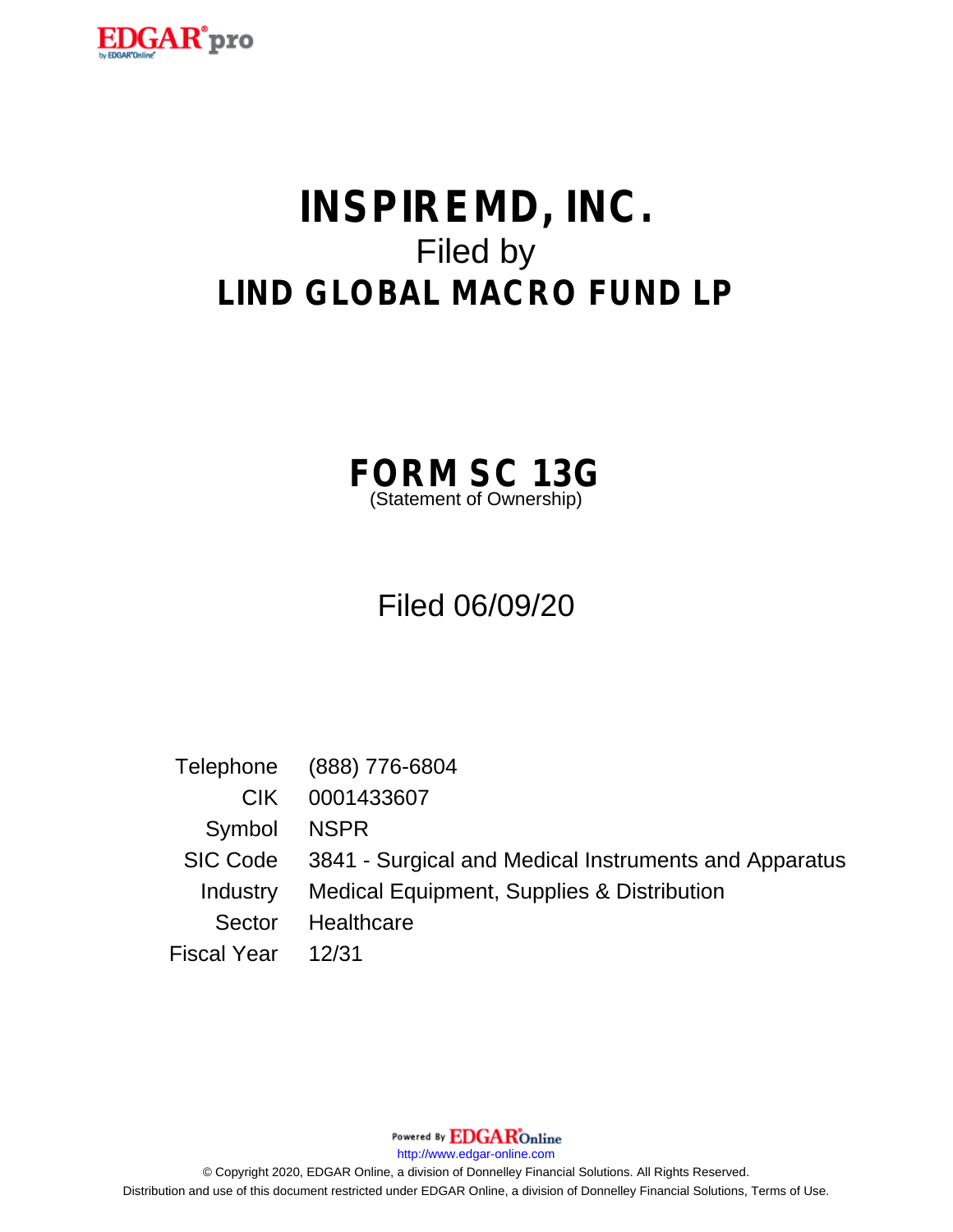#### **UNITED STATES SECURITIES AND EXCHANGE COMMISSION Washington, D.C. 20549**

# **SCHEDULE 13G**

#### **Under the Securities Exchange Act of 1934**

## **(Amendment No. \_\_)**\*

# **InspireMD, Inc.**

(Name of Issuer)

#### **Common Stock, par value \$0.0001 per share.**

(Title of Class of Securities)

45779A853

(CUSIP Number)

June 3, 2020

(Date of Event which Requires Filing of this Statement)

Check the appropriate box to designate the rule pursuant to which this Schedule is filed:

 $[ ]$  Rule 13d-1(b)

 $[x]$  Rule 13d-1(c)

 $\lceil \cdot \rceil$  Rule 13d-1(d)

\* The remainder of this cover page shall be filled out for a reporting person's initial filing on this form with respect to the subject class of securities, and for any subsequent amendment containing information which would alter the disclosures provided in a prior cover page.

The information required in the remainder of this cover page shall not be deemed to be "filed" for the purpose of Section 18 of the Securities Exchange Act of 1934 ("Act") or otherwise subject to the liabilities of that section of the Act but shall be subject to all other provisions of the Act (however, see the Notes).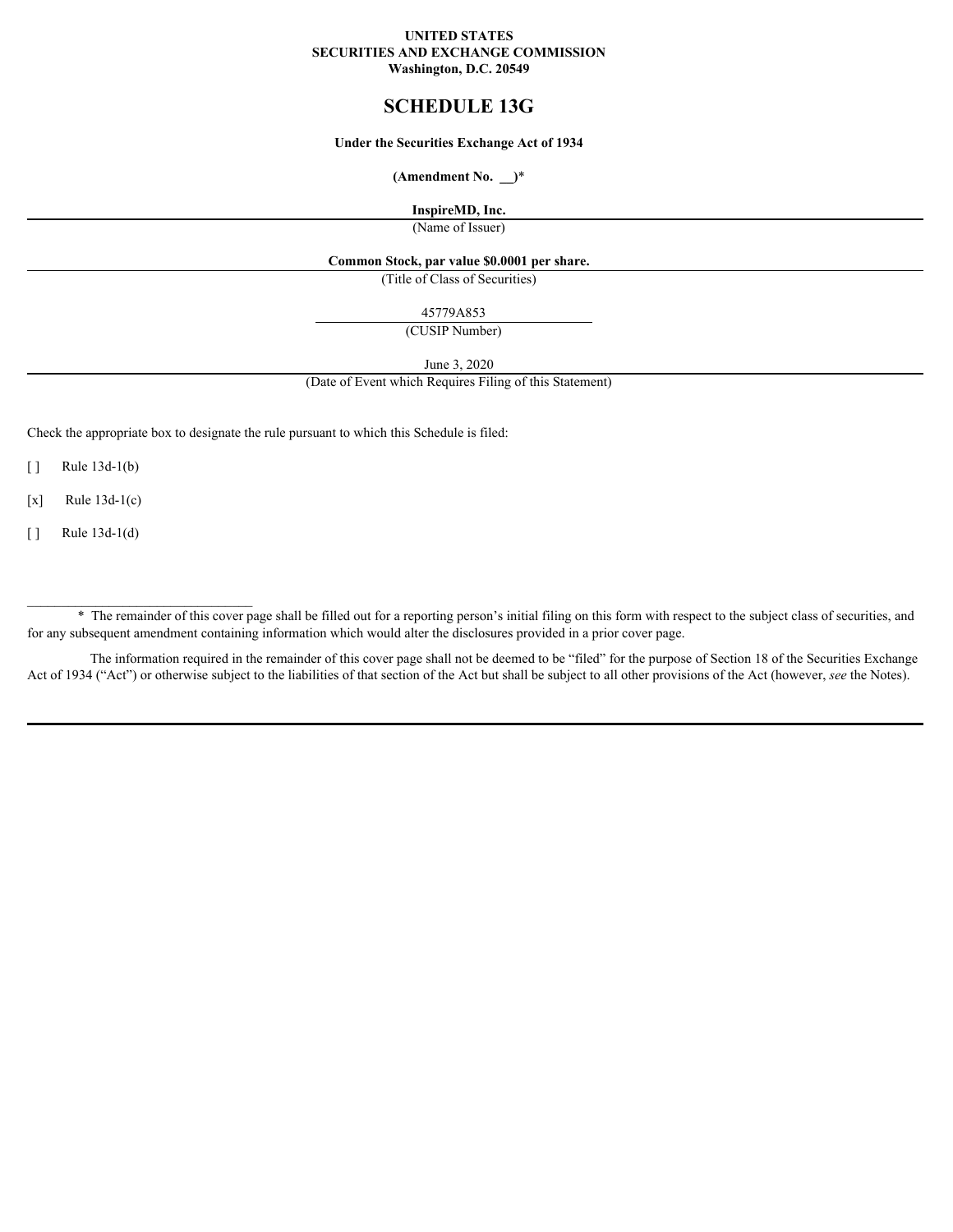|                 |                          | Names of Reporting Persons.                                                                                                                                      |
|-----------------|--------------------------|------------------------------------------------------------------------------------------------------------------------------------------------------------------|
|                 |                          | I.R.S. Identification Nos. of above persons (entities only)                                                                                                      |
|                 |                          | Lind Global Macro Fund, LP                                                                                                                                       |
| $\overline{2}$  |                          | Check the Appropriate Box if a Member of a Group (See Instructions)                                                                                              |
|                 | $\lceil$<br>(a)          |                                                                                                                                                                  |
|                 | (b)<br>$\lceil x \rceil$ |                                                                                                                                                                  |
| 3               | <b>SEC Use Only</b>      |                                                                                                                                                                  |
| $\overline{4}$  |                          | Citizenship or Place of Organization.                                                                                                                            |
|                 |                          |                                                                                                                                                                  |
|                 | Delaware                 |                                                                                                                                                                  |
|                 |                          |                                                                                                                                                                  |
|                 |                          | 5 Sole Voting Power                                                                                                                                              |
|                 |                          |                                                                                                                                                                  |
|                 | Number                   | 3,943,189<br>6 Shared Voting Power                                                                                                                               |
|                 | of Shares                |                                                                                                                                                                  |
|                 | Beneficially             | $\bf{0}$                                                                                                                                                         |
|                 | Owned by                 | 7 Sole Dispositive Power                                                                                                                                         |
|                 | Each                     |                                                                                                                                                                  |
|                 | Reporting<br>Person With | 3,943,189                                                                                                                                                        |
|                 |                          | 8 Shared Dispositive Power                                                                                                                                       |
|                 |                          |                                                                                                                                                                  |
|                 |                          | $\bf{0}$                                                                                                                                                         |
|                 |                          |                                                                                                                                                                  |
| 9               |                          | Aggregate Amount Beneficially Owned by Each Reporting Person                                                                                                     |
|                 |                          |                                                                                                                                                                  |
|                 | 3,943,189                |                                                                                                                                                                  |
| 10 <sup>1</sup> |                          | Check if the Aggregate Amount in Row (9) Excludes Certain Shares (See Instructions)                                                                              |
|                 |                          |                                                                                                                                                                  |
| 11              |                          | Percent of Class Represented by Amount in Row (9)*                                                                                                               |
|                 |                          |                                                                                                                                                                  |
|                 | 9.9%                     |                                                                                                                                                                  |
| $\overline{12}$ | <b>PN</b>                | Type of Reporting Person (See Instructions)                                                                                                                      |
|                 |                          |                                                                                                                                                                  |
|                 |                          | (1) Consists of (a) 1,111,100 shares of common stock and (b) warrants to purchase 2,832,189 shares of common stock (the "Warrants").                             |
|                 |                          | (2) Each of the Warrants includes a provision limiting the holder's ability to exercise the Warrants is such exercise would cause the holder to beneficially own |

greater than 9.99% of the Company.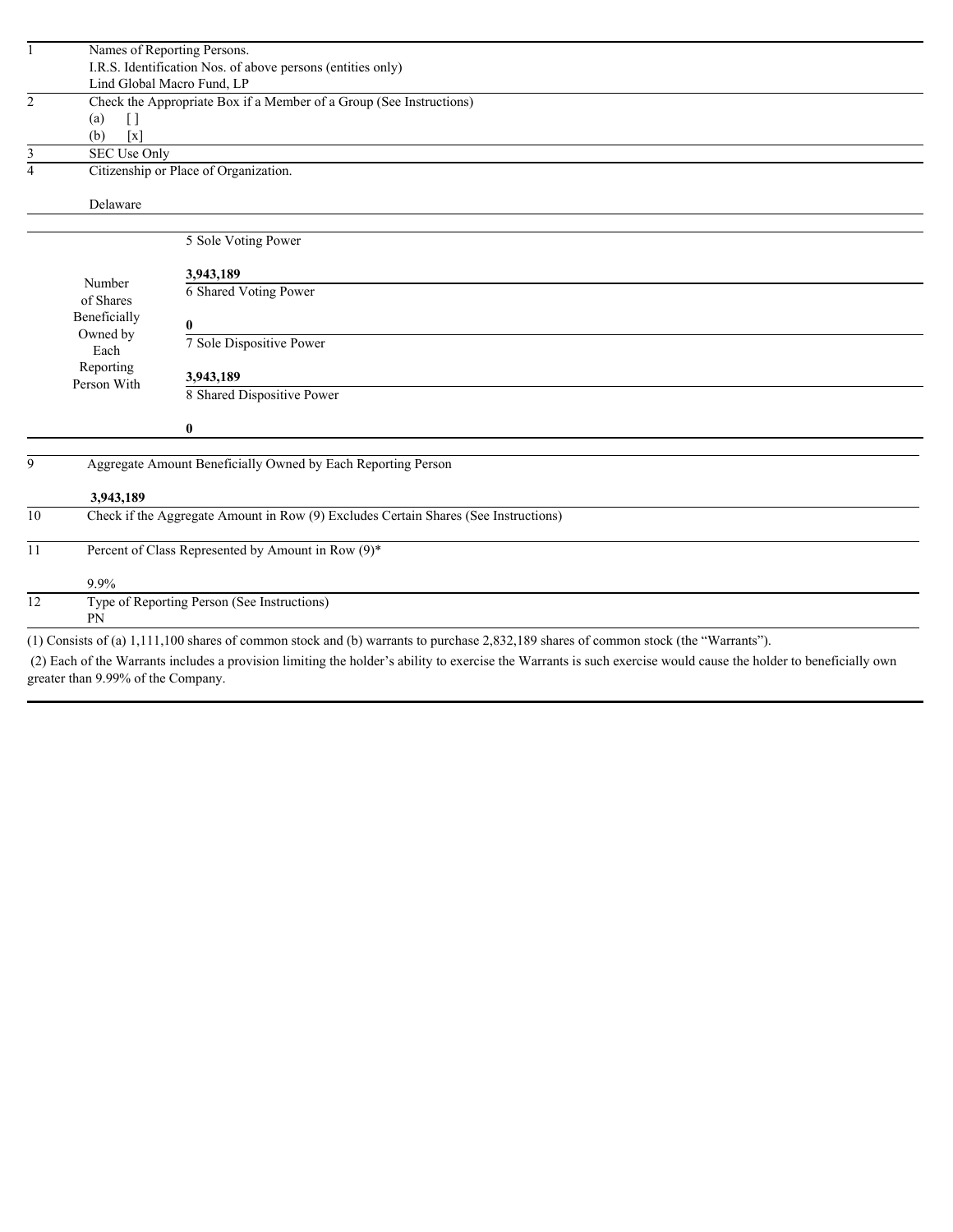|                 | Lind Global Partners LLC                                    | Names of Reporting Persons.<br>I.R.S. Identification Nos. of above persons (entities only)                                                                       |
|-----------------|-------------------------------------------------------------|------------------------------------------------------------------------------------------------------------------------------------------------------------------|
|                 |                                                             |                                                                                                                                                                  |
| $\overline{2}$  | $\left[\right]$<br>(a)<br>$\left[ \mathbf{X}\right]$<br>(b) | Check the Appropriate Box if a Member of a Group (See Instructions)                                                                                              |
| 3               | <b>SEC Use Only</b>                                         |                                                                                                                                                                  |
| $\overline{4}$  |                                                             | Citizenship or Place of Organization.                                                                                                                            |
|                 | Delaware                                                    |                                                                                                                                                                  |
|                 |                                                             | 5 Sole Voting Power                                                                                                                                              |
|                 |                                                             |                                                                                                                                                                  |
|                 | Number<br>of Shares                                         | 3,943,189<br><b>6 Shared Voting Power</b>                                                                                                                        |
|                 | Beneficially                                                | $\bf{0}$                                                                                                                                                         |
|                 | Owned by<br>Each<br>Reporting<br>Person With                | 7 Sole Dispositive Power                                                                                                                                         |
|                 |                                                             | 3,943,189                                                                                                                                                        |
|                 |                                                             | 8 Shared Dispositive Power                                                                                                                                       |
|                 |                                                             | $\mathbf{0}$                                                                                                                                                     |
| 9               |                                                             | Aggregate Amount Beneficially Owned by Each Reporting Person                                                                                                     |
|                 | 3,943,189                                                   |                                                                                                                                                                  |
| $\overline{10}$ |                                                             | Check if the Aggregate Amount in Row (9) Excludes Certain Shares (See Instructions)                                                                              |
| $11\,$          |                                                             | Percent of Class Represented by Amount in Row (9)*                                                                                                               |
|                 | 9.9%                                                        |                                                                                                                                                                  |
| $\overline{12}$ | OQ                                                          | Type of Reporting Person (See Instructions)                                                                                                                      |
|                 |                                                             | (1) Consists of (a) $1,111,100$ shares of common stock and (b) $2,832,189$ Warrants.                                                                             |
|                 | greater than 9.99% of the Company.                          | (2) Each of the Warrants includes a provision limiting the holder's ability to exercise the Warrants is such exercise would cause the holder to beneficially own |
|                 |                                                             |                                                                                                                                                                  |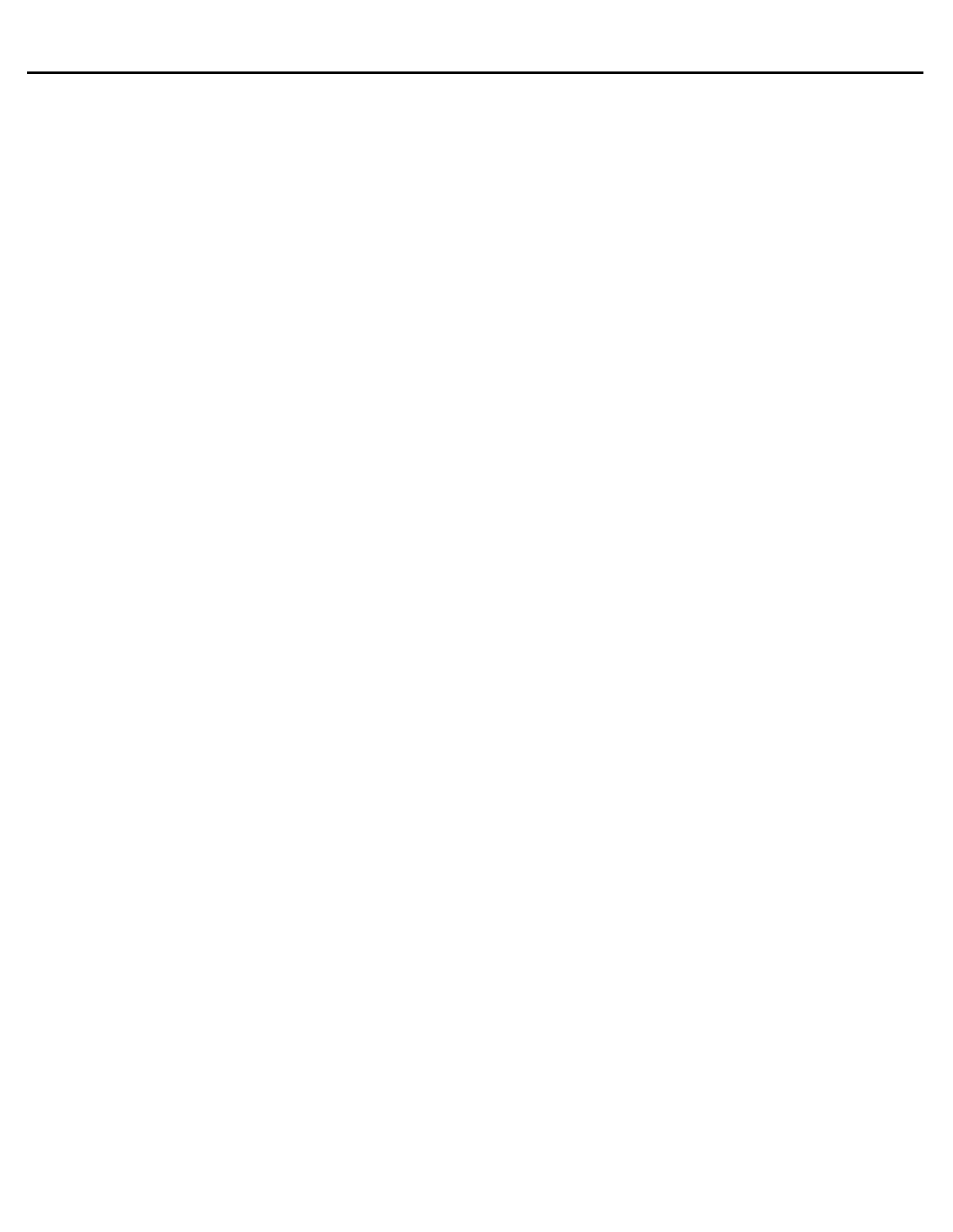|                 | Names of Reporting Persons.        |                                                                                                                                                                  |  |
|-----------------|------------------------------------|------------------------------------------------------------------------------------------------------------------------------------------------------------------|--|
|                 |                                    | I.R.S. Identification Nos. of above persons (entities only)                                                                                                      |  |
|                 | Jeff Easton                        |                                                                                                                                                                  |  |
| $\overline{c}$  |                                    | Check the Appropriate Box if a Member of a Group (See Instructions)                                                                                              |  |
|                 | (a)<br>$[ \ ]$                     |                                                                                                                                                                  |  |
|                 | (b)<br>$\left[ x \right]$          |                                                                                                                                                                  |  |
| 3               | <b>SEC Use Only</b>                |                                                                                                                                                                  |  |
| $\overline{4}$  |                                    | Citizenship or Place of Organization.                                                                                                                            |  |
|                 | <b>United States</b>               |                                                                                                                                                                  |  |
|                 |                                    |                                                                                                                                                                  |  |
|                 |                                    | 5 Sole Voting Power                                                                                                                                              |  |
|                 |                                    | 3,943,189                                                                                                                                                        |  |
|                 | Number                             | 6 Shared Voting Power                                                                                                                                            |  |
|                 | of Shares<br>Beneficially          |                                                                                                                                                                  |  |
|                 | Owned by                           | $\bf{0}$                                                                                                                                                         |  |
|                 | Each                               | 7 Sole Dispositive Power                                                                                                                                         |  |
|                 | Reporting                          | 3,943,189                                                                                                                                                        |  |
|                 | Person With                        | 8 Shared Dispositive Power                                                                                                                                       |  |
|                 |                                    |                                                                                                                                                                  |  |
|                 |                                    | $\bf{0}$                                                                                                                                                         |  |
| 9               |                                    | Aggregate Amount Beneficially Owned by Each Reporting Person                                                                                                     |  |
|                 |                                    |                                                                                                                                                                  |  |
|                 | 3,943,189(1)                       |                                                                                                                                                                  |  |
| $\overline{10}$ |                                    | Check if the Aggregate Amount in Row (9) Excludes Certain Shares (See Instructions)                                                                              |  |
|                 |                                    |                                                                                                                                                                  |  |
| $\overline{11}$ |                                    | Percent of Class Represented by Amount in Row (9)*                                                                                                               |  |
|                 | $9.9\%(2)$                         |                                                                                                                                                                  |  |
| $\overline{12}$ |                                    | Type of Reporting Person (See Instructions)                                                                                                                      |  |
|                 | ${\rm IN}$                         |                                                                                                                                                                  |  |
|                 |                                    | $(1)$ Consists of (a) 1,111,100 shares of common stock and (b) 2,832,189 Warrants.                                                                               |  |
|                 |                                    | (2) Each of the Warrants includes a provision limiting the holder's ability to exercise the Warrants is such exercise would cause the holder to beneficially own |  |
|                 | greater than 9.99% of the Company. |                                                                                                                                                                  |  |
|                 |                                    |                                                                                                                                                                  |  |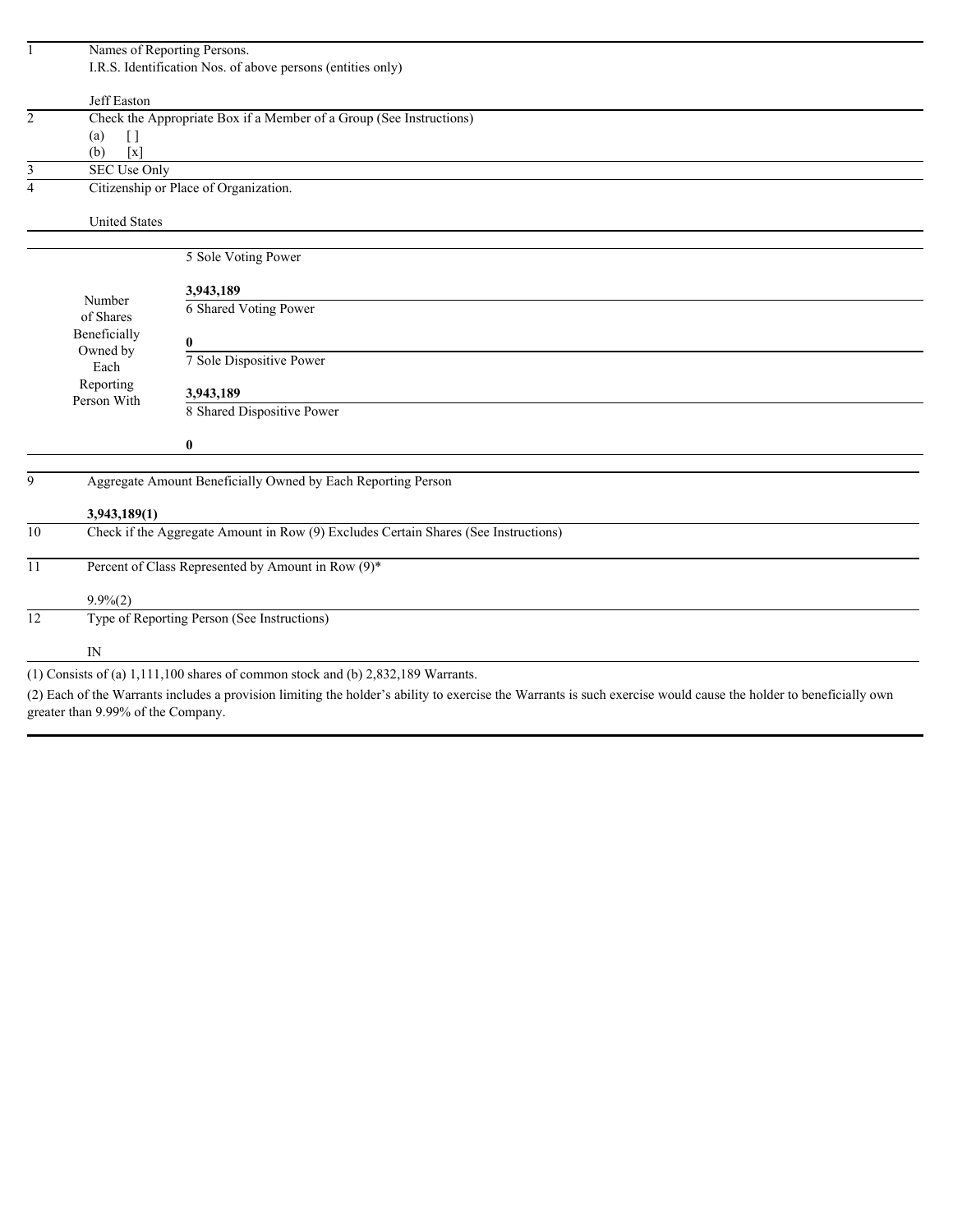#### **Item 1.**

(a) Name of Issuer

InspireMD, Inc.

(b) Address of Issuer's Principal Executive Offices

4 Menorat Hamaor St. Tel Aviv, Isreal 6744832

#### **Item 2.**

#### (a) Name of Person Filing

This statement is filed by the following entities and individuals (collectively, referred to as the "Reporting Persons"):

- Lind Global Macro Fund LP, a Delaware limited partnership;
- Lind Global Partners LLC, a Delaware limited liability company; and
- Jeff Easton, an individual and a citizen of the United States of America.

Lind Global Partners LLC, the general partner of Lind Global Macro Fund, LP, may be deemed to have sole voting and dispositive power with respect to the shares held by Lind Global Macro Fund, LP.

Jeff Easton, the managing member of Lind Global Partners LLC, may be deemed to have sole voting and dispositive power with respect to the shares held by Lind Global Macro Fund, LP.

(b) Address of Principal Business Office or, if none, Residence

The address of the principal business office for each of the Reporting Persons is:

444 Madison Ave, Floor 41 New York, NY 10022

(c) Citizenship

See Row 4 of cover page for each Reporting Person.

- (d) Title of Class of Securities Common Stock, par value \$0.0001 per share
- (e) CUSIP Number

45779A853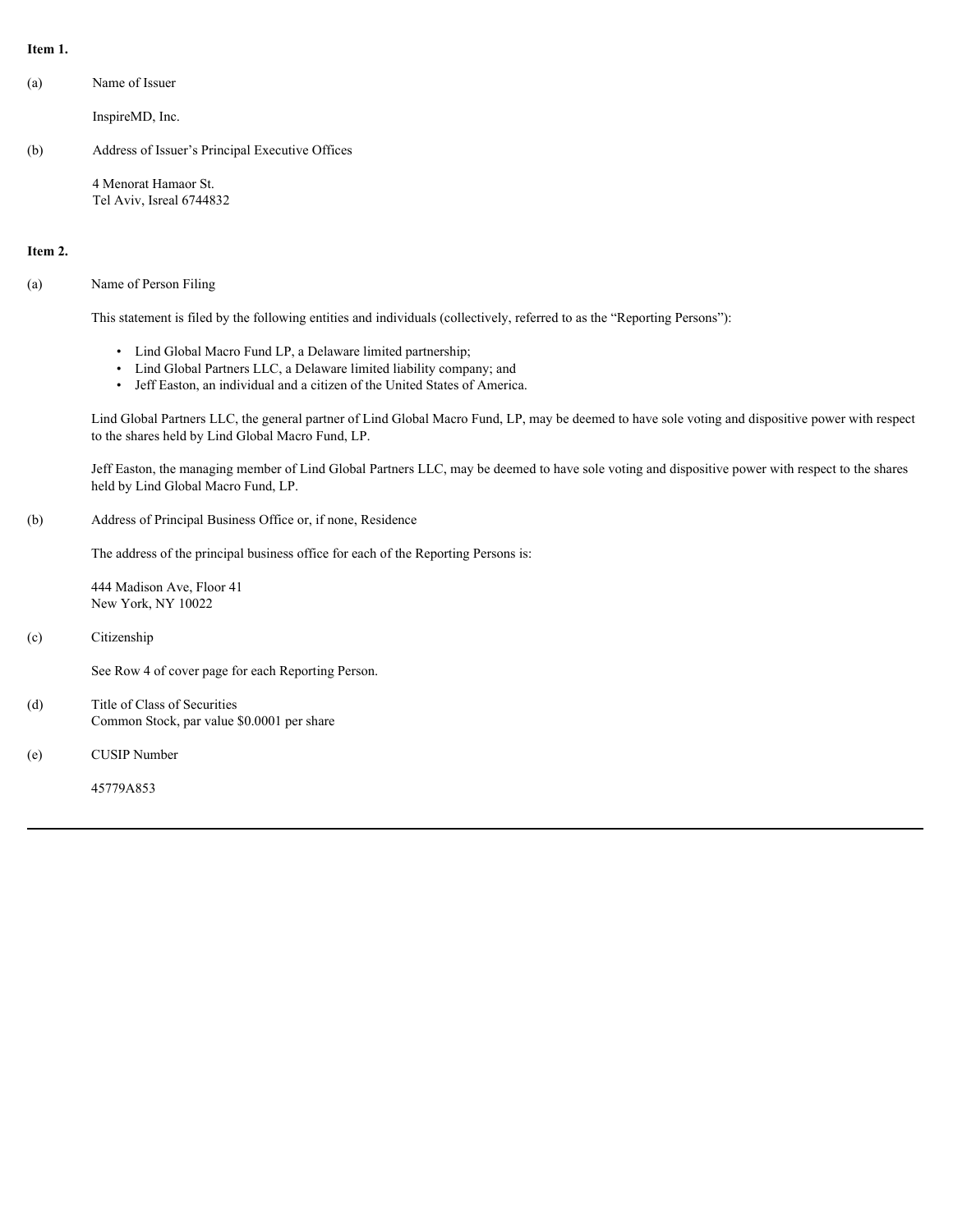#### **Item 3. If this statement is filed pursuant to §§240.13d-1(b) or 240.13d-2(b) or (c), check whether the person filing is a:**

Not applicable.

#### **Item 4. Ownership**

Provide the following information regarding the aggregate number and percentage of the class of securities of the issuer identified in Item 1.

(a) Amount Beneficially Owned

See Row 9 of cover page for each Reporting Person.

(b) Percent of Class

See Row 11 of cover page for each Reporting Person.

#### (c) Number of shares as to which such person has:

(i) sole power to vote or to direct the vote

See Row 5 of cover page for each Reporting Person.

(ii) shared power to vote or to direct the vote

See Row 6 of cover page for each Reporting Person.

- (iii) sole power to dispose or to direct the disposition of See Row 7 of cover page for each Reporting Person.
- (iv) shared power to dispose or to direct the disposition of See Row 8 of cover page for each Reporting Person.

#### **Item 5. Ownership of Five Percent or Less of a Class**

If this statement is being filed to report the fact that as of the date hereof the reporting person has ceased to be the beneficial owner of more than five percent of the class of securities, check the following  $\square$ .

#### **Item 6. Ownership of More than Five Percent on Behalf of Another Person**

Not applicable.

#### **Item 7. Identification and Classification of the Subsidiary Which Acquired the Security Being Reported on By the Parent Holding Company**

Not applicable.

# **Item 8. Identification and Classification of Members of the Group**

Not Applicable.

# **Item 9. Notice of Dissolution of Group**

Not Applicable.

# **Item 10. Certification**

By signing below I certify that, to the best of my knowledge and belief, the securities referred to above were not acquired and are not held for the purpose iv) shared power to diapose or to discorting the outser<br>
Near S. Ownership of Five Percent or Less of a Class<br>
If this statement is being find to sense the fact that are of the data benefithe requering person was coosed to participant in any transaction having that purpose or effect.

# **Exhibits Exhibit**

**99.1** Joint Filing Agreement by and among the Reporting Persons.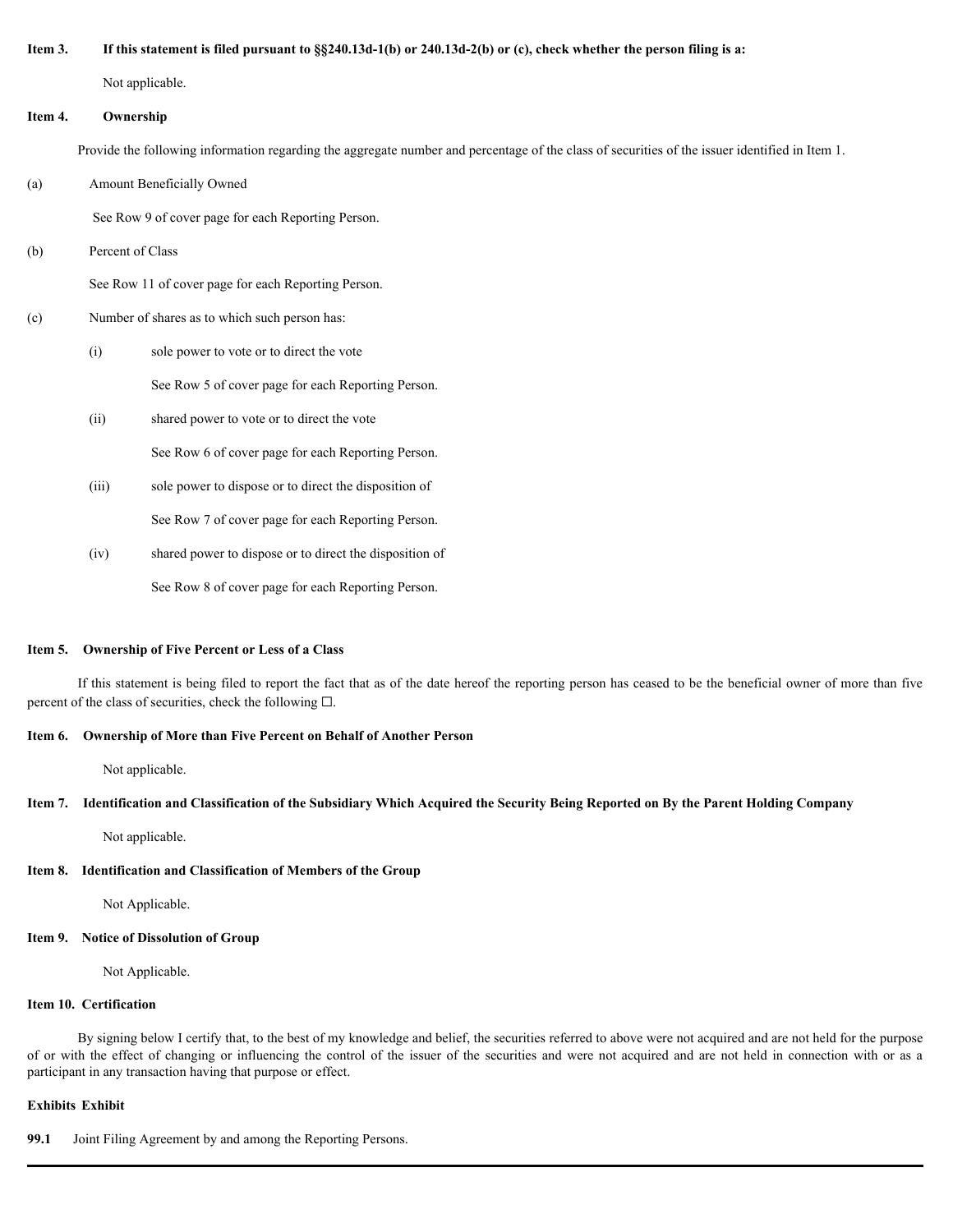#### **SIGNATURE**

After reasonable inquiry and to the best of my knowledge and belief, I certify that the information set forth in this statement is true, complete and correct.

June 9, 2020

# **LIND GLOBAL MACRO FUND, LP**

| By: | Lind Global Partners LLC |
|-----|--------------------------|
|     | its General Partner      |

| By:    | /s/ Jeff Easton |  |
|--------|-----------------|--|
| Name:  | Jeff Easton     |  |
| Title: | Managing Member |  |

# **LIND GLOBAL PARTNERS LLC**

| By:    | /s/ Jeff Easton |  |
|--------|-----------------|--|
| Name:  | Jeff Easton     |  |
| Title: | Managing Member |  |

# **JEFF EASTON**

| By:   | /s/ Jeff Easton |
|-------|-----------------|
| Name: | Jeff Easton     |